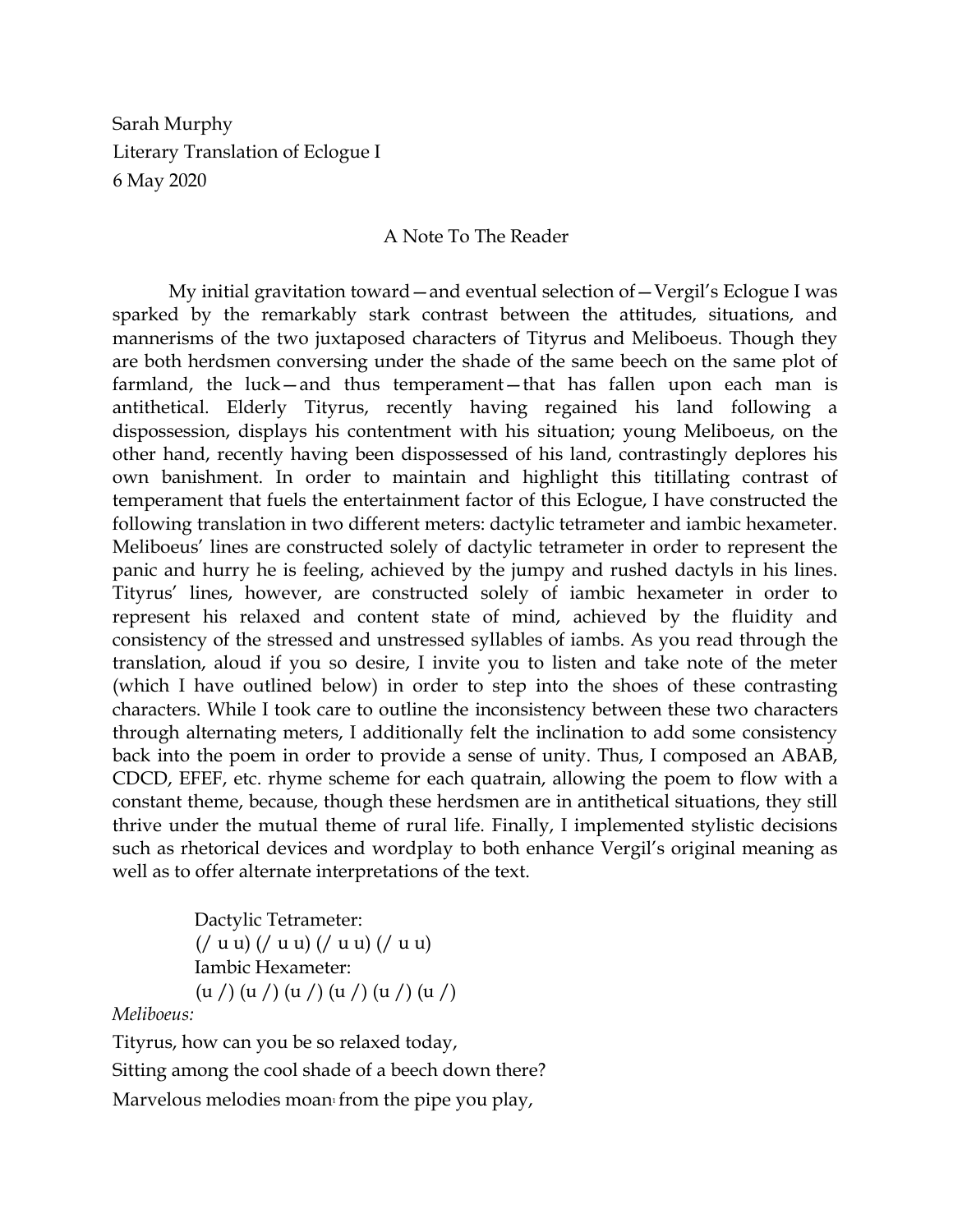Just as I'm forced from my land where I've lived, so fair<sup>2</sup>.

## *Tityrus:*

A god, oh Meliboeus, lets me, lazy<sup>3</sup>, sit Beneath this beech and sing whatever comes to me, While carefree cattle graze my fields as they see fit, And I, with lambs to sacrifice to him, roam free.

## *Meliboeus:*

Envy does not overcome me - amazement does, Something the lightning and oaks tried to warn me of. Leading my goats through this field is a chore because Twins were born. Tityrus, tell me which god you love.

## *Tityrus:*

This god is Rome, a city elegant and tall<sup>5</sup>,

 $1$ My choice of this alliteration with "m" here exists for two reasons: one, because an "m" can be sung, which emphasizes the prevalence of song not only in this first Eclogue but in all ten. Two, this repetition of "m" creates a close reference to Vergil's original word choice of *Musam* (I.2).

<sup>2</sup> I intentionally describe Meliboeus' land as "fair" to invoke a double meaning. "Fair" serves as a translation of Vergil's *dulcia* (modifying *arva*) (I.3), while also implying the irony that exists due to the apparent unfairness of Tityrus' permission to keep his land and Meliboeus' lack thereof.

<sup>3</sup> My translation of Vergil's *lentus* (I.4) appears in Tityrus' reply instead of in Meliboeus' opening lines in order to explicitly display Tityrus' self-awareness in regard to his current lazy state.

<sup>4</sup> I purposely placed the word "not" on the stressed syllable of the second dactyl in order to imply Meliboeus' lack of envy of Tityrus' current situation, furthering the irony of the fact that Meliboeus most likely *is* envious and does view this situation as unfair (see endnote 2).

<sup>5</sup> My addition of the adjective "tall" to describe Rome simultaneously highlights Rome's physical superiority and includes the personification which Vergil originally created with *caput* (I.24).

With which I adamantly would compare my town,

Before I learned the difference 'tween things large and small,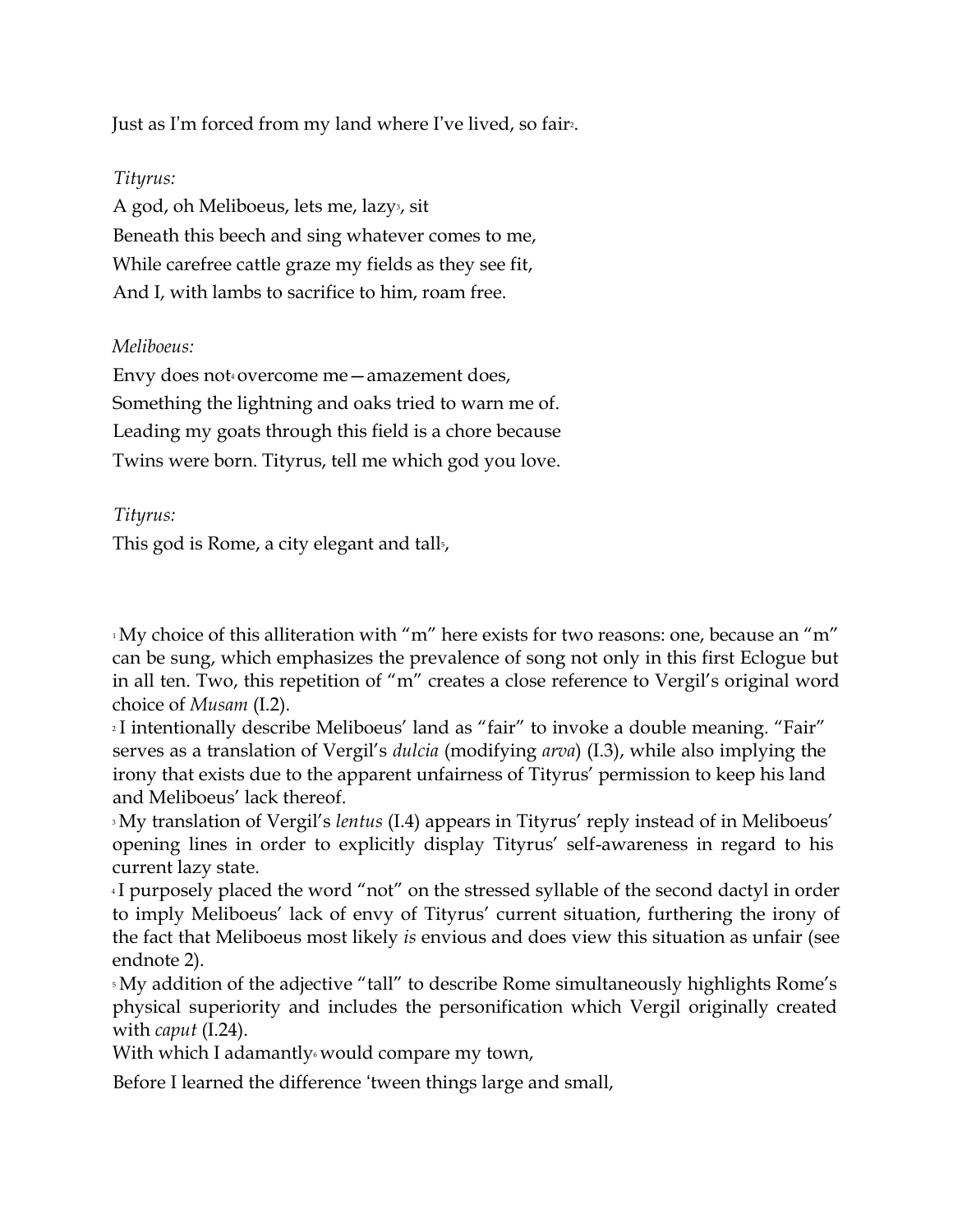And saw up close all other cities Rome casts down.

#### *Meliboeus:*

Tityrus, what was your reason for visiting?

#### *Tityrus:*

'Twas freedom. When my hair was dark, my cheese I'd sell, But had no wealth, nor hope for freedom in young years, 'Fore Galatea left. My youth I've bid farewell, And white my hair has turned as Amaryllis nears.

### *Meliboeus:*

Often I wondered at why she would call the gods, Suff'ring, in mournful mood<sub>7</sub>, fruits to be hung on trees. Dear Amaryllis was missing you by all odds, As were your rivers, your mountains, and even bees.

#### *Tityrus:*

But what was I to do? I could not leave my chains, Or find a pow'rful god in lands other than this. But fortune struck as altar-honored god said, "Swains, Make sure the cattle graze; don't raise<sup>10</sup> the bulls amiss."

<sup>6</sup> In these lines, Tityrus says he used to compare his rural town with Rome. Because it is possible that the character of Tityrus may be meant to represent Vergil himself, this rural town he speaks of may be Mantua. In order to encourage this interpretation, I created a Mantua pun within the word "ada*mant*ly."

<sup>7</sup> I included the "m" alliteration of "mournful mood" in order to parallel the "m" alliteration Vergil used here with *mirabar* and *maista* (I.36).

<sup>8</sup> My choice to repeat the possessive adjective "your" serves as a parallel to Vergil's repetition of *te* (I.38-39). This emphasizes the personal connection and ownership between Tityrus and his land.

<sup>9</sup> I included "bees" here as a precursor to the *apibus* (I.54) that occur later in the poem, serving as one of the pleasures Tityrus gets to enjoy on his land.

<sup>10</sup> I used this punny translation option for *submittite* (I.45) in order to reference the multiple occurrences of the verb *surgere* throughout the Eclogues: *"surget gens aurea"*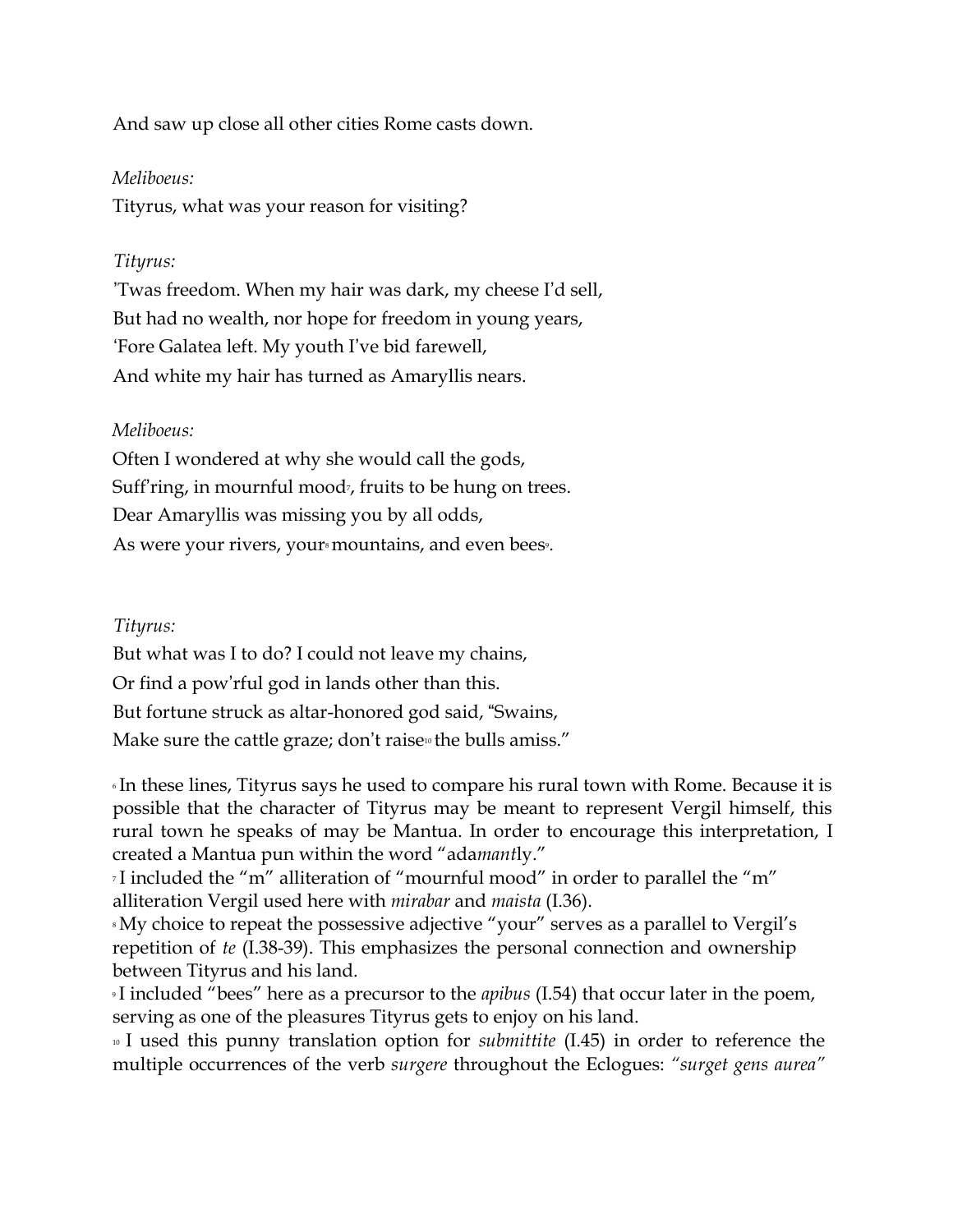(IV.9), *"surgit paliurus"* (V.39), "*incipiant silvae…surgere"* (VI.39), and *"surgamus"*   $(X.75)$ . *Meliboeus:*

Happy old man! All these lands will forever be Yours<sup>11</sup>. You have rocks all around and your pastures slip This way and that, but your flocks will be safe and free From any illness which urges full ewes to yip.

Happy old man! You'll recline by the river's shade, Sleeping beside the sweet sound of the buzz of bees $\nu$ , Listening closely to songs from the pruning blade. Even the turtle dove never will cease its pleas.

## *Tityrus:*

Impossibilities<sup>13</sup> shall sooner come to pass, Like deer who graze in heaven, seas that e'er run dry, Or travelers dwelling comfortably on foreign grass, Than will the memory of him from me be pried<sup>14</sup>.

# *Meliboeus:*

Some of us go to the African mountain side, Others to Scythia or anywhere far away, Leaving our homes to the unknown. Will someone try, Ruthless, to seize my good crops full of curds and whey?

If I am ever to look upon home anew, Think how much strife will ensue. Now's the time to go; Sheep, whom I'd spy from a cave, I must bid adieu! Songs, I must cease you! Go, goats, chew a new willow!

<sup>11</sup> By means of both enjambment and placement on the first stressed syllable of the line, I'm once again emphasizing the possession of Tityrus' land in order to provide a stark comparison between the fortunes of Tityrus and Meliboeus.

 $12$  I filled this line with a mix of "s" and "z" alliteration ("Sleeping," "sweet," "sound," "buzz," "bees") to imitate not only the sound of bees but of a snoring sleeper.  $\frac{1}{3}$  This word stands to highlight the presence of the rhetorical device of adynaton in these lines.